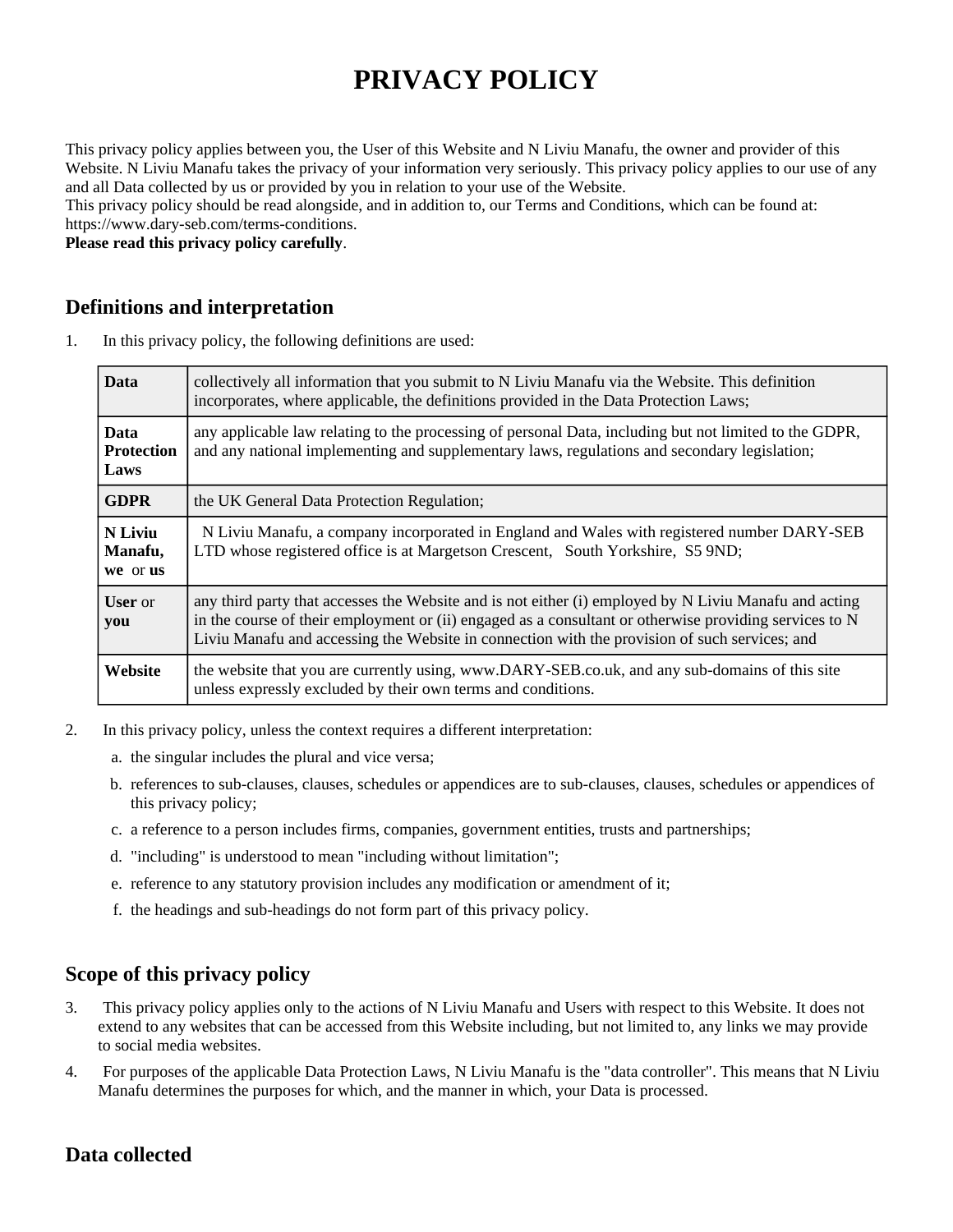- 5. We may collect the following Data, which includes personal Data, from you:
	- a. name;
	- b. job title;
	- c. profession;
	- d. contact Information such as email addresses and telephone numbers;

in each case, in accordance with this privacy policy.

#### **How we collect Data**

- 6. We collect Data in the following ways:
	- a. data is given to us by you ; and
	- b. data is collected automatically.

#### **Data that is given to us by you**

- 7. N Liviu Manafu will collect your Data in a number of ways, for example:
	- a. when you contact us through the Website, by telephone, post, e-mail or through any other means;
	- b. when you register with us and set up an account to receive our products/services;
	- c. when you enter a competition or promotion through a social media channel;
	- d. when you use our services;

in each case, in accordance with this privacy policy.

## **Data that is collected automatically**

- 8. To the extent that you access the Website, we will collect your Data automatically, for example:
	- a. we automatically collect some information about your visit to the Website. This information helps us to make improvements to Website content and navigation, and includes your IP address, the date, times and frequency with which you access the Website and the way you use and interact with its content.

## **Our use of Data**

- 9. Any or all of the above Data may be required by us from time to time in order to provide you with the best possible service and experience when using our Website. Specifically, Data may be used by us for the following reasons:
	- a. improvement of our products / services;
	- b. transmission by email of marketing materials that may be of interest to you;
	- c. contact for market research purposes which may be done using email, telephone, fax or mail. Such information may be used to customise or update the Website;

in each case, in accordance with this privacy policy.

- 10. We may use your Data for the above purposes if we deem it necessary to do so for our legitimate interests. If you are not satisfied with this, you have the right to object in certain circumstances (see the section headed "Your rights" below).
- 11. For the delivery of direct marketing to you via e-mail, we'll need your consent, whether via an opt-in or soft-opt-in:
	- a. soft opt-in consent is a specific type of consent which applies when you have previously engaged with us (for example, you contact us to ask us for more details about a particular product/service, and we are marketing similar products/services). Under "soft opt-in" consent, we will take your consent as given unless you opt-out.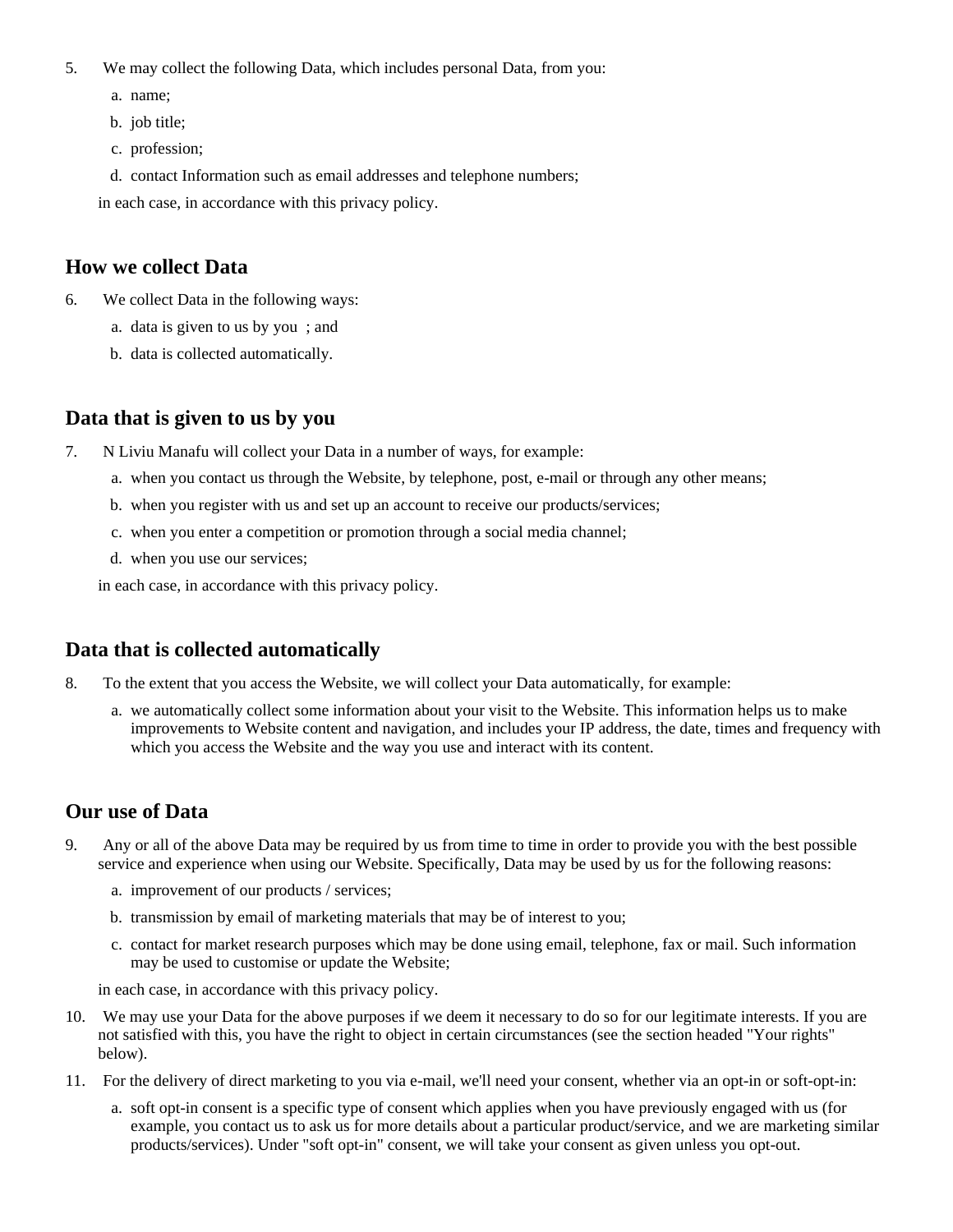- b. for other types of e-marketing, we are required to obtain your explicit consent; that is, you need to take positive and affirmative action when consenting by, for example, checking a tick box that we'll provide.
- c. if you are not satisfied about our approach to marketing, you have the right to withdraw consent at any time. To find out how to withdraw your consent, see the section headed "Your rights" below.
- 12. When you register with us and set up an account to receive our services, the legal basis for this processing is the performance of a contract between you and us and/or taking steps, at your request, to enter into such a contract.

#### **Who we share Data with**

- 13. We may share your Data with the following groups of people for the following reasons:
	- a. our employees, agents and/or professional advisors to obtain advice from professional advisers;

in each case, in accordance with this privacy policy.

## **Keeping Data secure**

- 14. We will use technical and organisational measures to safeguard your Data, for example:
	- a. access to your account is controlled by a password and a user name that is unique to you.
	- b. we store your Data on secure servers.
- 15. Technical and organisational measures include measures to deal with any suspected data breach. If you suspect any misuse or loss or unauthorised access to your Data, please let us know immediately by contacting us via this e-mail address: office@Dary-Seb.co.uk.
- 16. If you want detailed information from Get Safe Online on how to protect your information and your computers and devices against fraud, identity theft, viruses and many other online problems, please visit www.getsafeonline.org. Get Safe Online is supported by HM Government and leading businesses.

## **Data retention**

- 17. Unless a longer retention period is required or permitted by law, we will only hold your Data on our systems for the period necessary to fulfil the purposes outlined in this privacy policy or until you request that the Data be deleted.
- 18. Even if we delete your Data, it may persist on backup or archival media for legal, tax or regulatory purposes.

# **Your rights**

- 19. You have the following rights in relation to your Data:
	- a. **Right to access** the right to request (i) copies of the information we hold about you at any time, or (ii) that we modify, update or delete such information. If we provide you with access to the information we hold about you, we will not charge you for this, unless your request is "manifestly unfounded or excessive." Where we are legally permitted to do so, we may refuse your request. If we refuse your request, we will tell you the reasons why.
	- b. **Right to correct** the right to have your Data rectified if it is inaccurate or incomplete.
	- c. **Right to erase** the right to request that we delete or remove your Data from our systems.
	- d. **Right to restrict our use of your Data** the right to "block" us from using your Data or limit the way in which we can use it.
	- e. **Right to data portability** the right to request that we move, copy or transfer your Data.
	- f. **Right to object** the right to object to our use of your Data including where we use it for our legitimate interests.
- 20. To make enquiries, exercise any of your rights set out above, or withdraw your consent to the processing of your Data (where consent is our legal basis for processing your Data), please contact us via this e-mail address: office@Dary-Seb. co.uk.